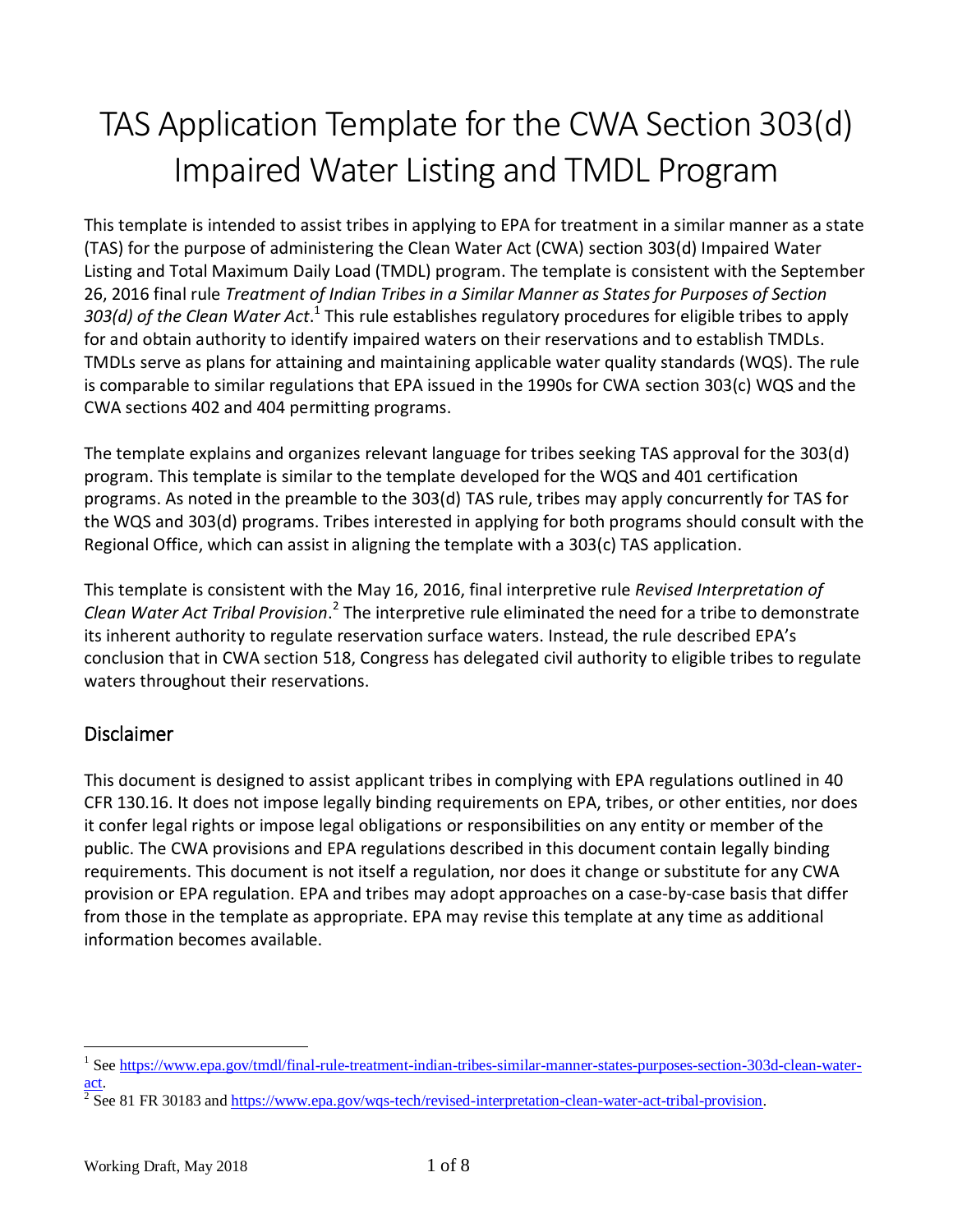## **Please read the accompanying instructions and coordinate with the appropriate EPA Regional Office before using this template**.

## **TEMPLATE FOR TAS APPLICATION CWA Section 303(d) Impaired Water and TMDL Program**

## **[Enter Full Name of Tribe or use the Tribe's letterhead]**

APPLICATION FOR CLEAN WATER ACT ELIGIBILITY TO ADMINISTER An Impaired Water Listing and Total Maximum Daily Load (TMDL) Program under CWA Section 303(d)

The **[enter name of Tribe]** hereby applies under section 518 of the Clean Water Act (CWA) to the U.S. Environmental Protection Agency to become eligible to be treated in a similar manner as a state (TAS) to administer a CWA section 303(d) Impaired Water and TMDL program.

## **1. BACKGROUND [Optional section]**

**[The Tribe may choose to include this section to provide background information,** *e.g.***, Tribal history, Tribal water resources, why the Tribe is applying for TAS for the impaired water listing and TMDL program.]**

## **2. FEDERAL RECOGNITION (40 CFR 130.16(a)(1) and (b)(1))**

This Tribe is listed as "**[enter name of Tribe as shown on BIA list]**" in the Secretary of the Interior's list of federally recognized tribes at 83 FR 4235, January 30, 2018 **[check with Regional Office to ensure that this is the most recent citation to use]**.

## **3. AUTHORITY OVER A FEDERAL INDIAN RESERVATION (40 CFR 130.16(a)(3) and (b)(3)) and 131.3(l))**

This Tribe exercises governmental authority over a federal Indian reservation. **[If applicable, include the following sentence]** This includes lands held by the United States in trust for the tribal government that are not located within the boundaries of a formal reservation. See section 5 of this application for more information about the description of the Tribe's reservation lands.

## **4. TRIBAL GOVERNANCE (40 CFR 130.16(a)(2) and (b)(2))**

The **[enter name of Tribe]** has a governing body carrying out substantial governmental duties and powers. **[If applicable, include the following sentence]** See the Tribe's previous TAS application for the **[enter name of program]** program submitted to EPA on **[enter date]** and approved by EPA on **[enter date]**.

**[If applicable, include the following]** There have been significant changes since that previous application, including: **[enter a brief list of any significant changes relating to the form of the tribal government and/or the functions carried out by the tribal government]**.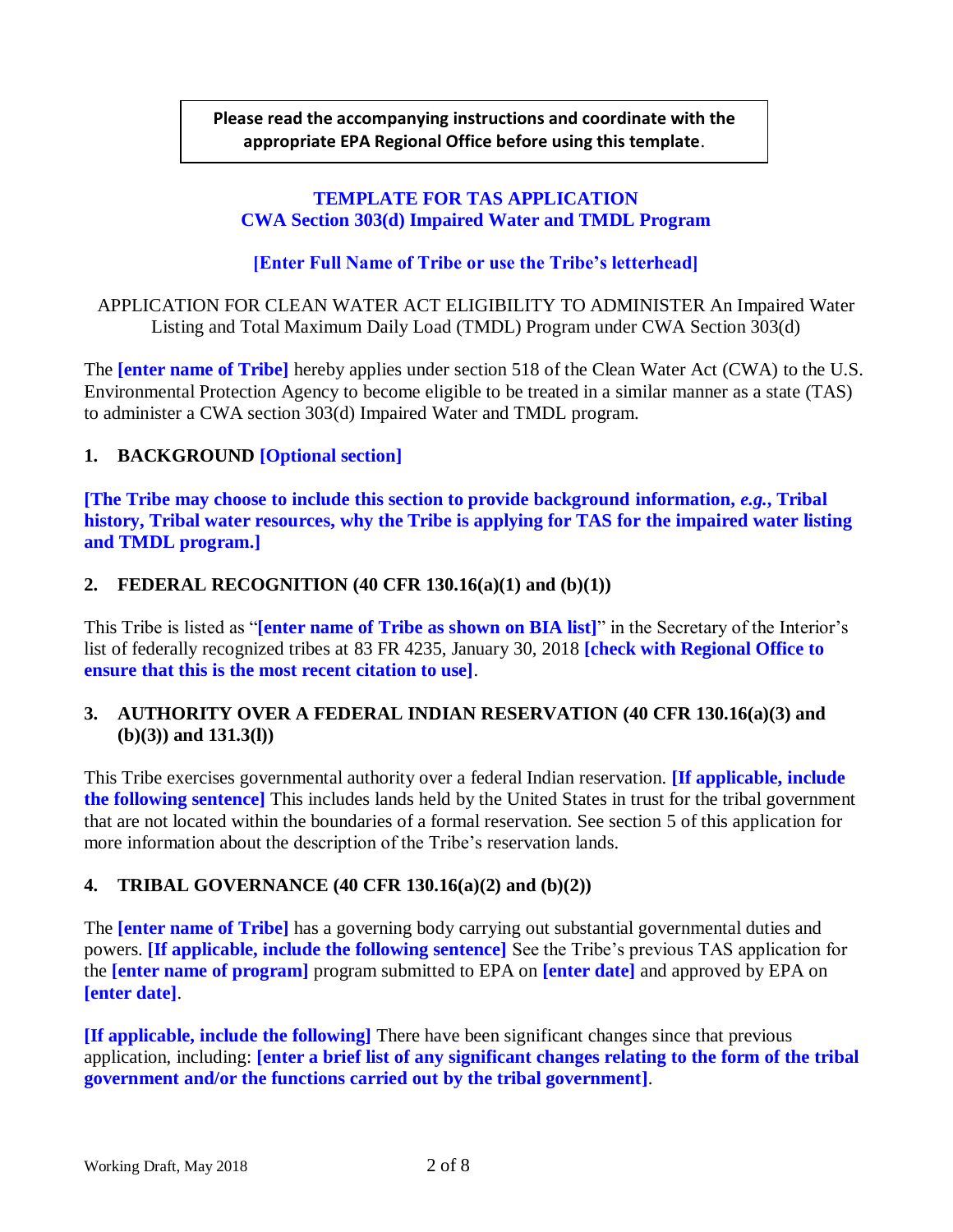## **5. MANAGEMENT AND PROTECTION OF WATER RESOURCES OF THE RESERVATION (40 CFR 130.16(a)(3) and (b)(3))**

The impaired water listing and TMDL program to be administered by the Tribe will assist in managing and protecting water resources within the borders of the Tribe's reservation.

The boundaries of the Indian reservation areas for which the Tribe is seeking authority to administer the impaired water listing and TMDL program are identified in the attached **{**map(s), legal description**}**. **[If applicable and if there have been no relevant changes, the Tribe may refer to a map/legal description submitted to EPA as part of a prior TAS application.]**

**[Please consult with the EPA Regional Office about the appropriate level of detail to provide in maps and legal descriptions. Please also see the attached instructions concerning appropriate information to provide concerning tribal trust lands not located within formal reservation boundaries.]**

The surface waters for which the Tribe proposes to administer the impaired water listing and TMDL program are those surface waters that occur on the reservation areas described in the **{**map(s), legal description**}** provided above. **[The Tribe may choose to add the following.]** These include the following named waters **{**and their tributaries**}** that occur within those areas: **[Enter list of waters.] [Alternatively, the Tribe may refer to an identification of reservation surface waters submitted to EPA as part of a prior TAS application.]**

### **6. TRIBAL LEGAL COUNSEL STATEMENT (40 CFR 130.16(b)(3)(ii))**

**[Note: The Legal Counsel's statement should include any information needed to describe the basis for the Tribe's assertion of authority, pursuant to 40 CFR 130.16(b)(3)(ii). The following are recommended elements to be included.]**

**[Insert the following if the Tribe chooses to provide the statement in a separate document.]** A statement by the Tribe's **{**legal counsel, or title of equivalent official**}** providing references to the documents that established the Tribe's reservation lands, and describing the basis of the Tribe's assertion of authority, is provided separately.

The Tribe's reservation areas described in section 5 of the application were established in the following document**{**s**}**: **[Insert a list or brief description of the documents –** *e.g.***, treaties, federal statutes, Executive Orders, trust deeds, etc. – that established the reservation areas identified in the map(s) and/or legal description.] [Alternatively, the Tribe may cite this information submitted as part of a prior TAS application.]**

The Tribe's **{**constitution, chartering documents, other**}** demonstrate the Tribe's exercise of authority in general over the reservation. See **[insert citation/link to appropriate documents/sections in previous TAS application]**.

The basis for the Tribe's assertion of authority under this application is the express congressional delegation of authority to eligible Indian tribes to administer regulatory programs over their reservation contained in section 518 of the Clean Water Act. This authority is described in the U.S. Environmental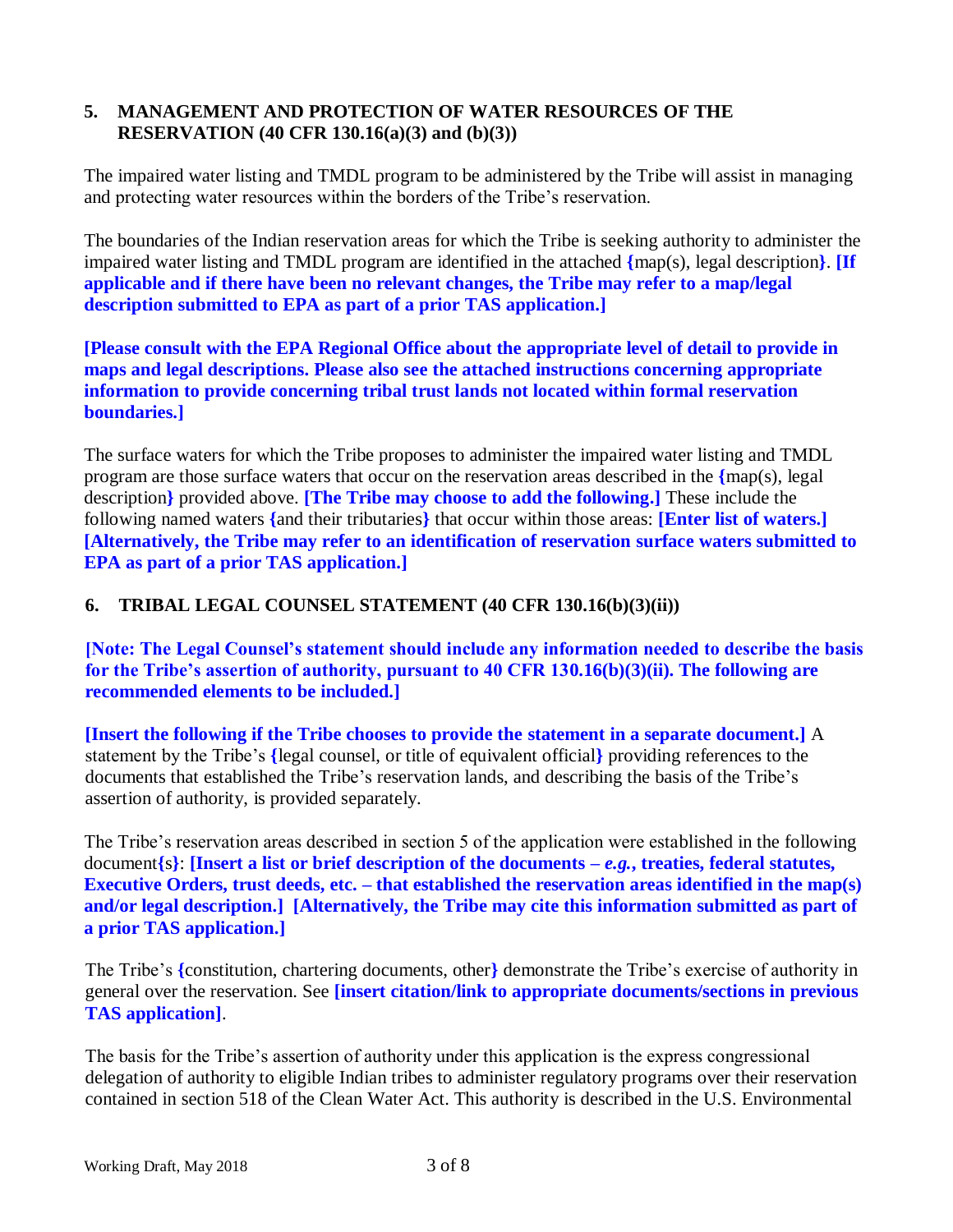Protection Agency's final interpretive rule, *Revised Interpretation of Clean Water Act Tribal Provision*, 81 FR 30183, May 16, 2016.

## **[Insert either Option 6A or Option 6B here – see Instructions.]**

**[Option 6A]** There are no limitations or impediments to the Tribe's authority or ability to effectuate the delegation of authority from Congress as described in this application.

**[Option 6B]** The Tribe is aware of the following issues that **{**have been, potentially could be**}** raised concerning the Tribe's authority or ability to effectuate the delegation of authority requested in this application. **[Provide detailed description including relevant citations. As examples, issues might include potential disputes regarding the asserted boundaries of the Tribe's reservation areas and/or other issues that might be asserted to limit or affect the Tribe's ability to effectuate the delegation of authority.]** However, none of these issues will impede the Tribe's authority or ability to effectuate the delegation of authority for the following reasons. **[Provide complete legal analysis.]**

## **7. TRIBAL CAPABILITY (40 CFR 130.16(a)(4) and (b)(4))**

The Tribe is capable of administering an effective impaired water listing and TMDL program, as described below.

The overall organization of the Tribe's government and experience in managing programs, such as environmental or public health programs, **{**including experience administering an EPA-approved water quality standards program, and/or developing water quality assessment procedures for purposes of EPA grants,**}** is described in **[enter citation/link to previous TAS application or other document(s)]**.

The responsibilities to establish impaired water lists and TMDLs will be assigned to **[enter name of office, organizational location and brief description of its duties]**. **[See instructions for possible additional information to include.]**

## **[Insert either Option 7A or Option 7B here.]**

**[Option 7A]** Experienced staff members are already on board in **[name of office]** and trained to administer the impaired water listing and TMDL program. This includes **[brief list of position title(s) of staff member(s) who will administer the 303(d) program]**. **[Provide any brief additional information about the office's or staff members' expertise and/or accomplishments that EPA could use to evaluate the Tribe's capacity for an impaired water listing and TMDL program. For example, the description might include information on the office's or staff members' expertise and accomplishments in the water quality standards program, in assessment work for purposes of EPA grants, or working on listing and/or TMDL issues in adjoining jurisdictions. The Tribe may also cite any contractual assistance that it uses or plans to use in administering the program.]**

**[Option 7B]** The Tribe plans to hire and train **[describe requirements and responsibilities of staff position(s)** within the next **[number of months]** to administer the impaired water listing and TMDL program, using funds from **[identify source]**. **[Provide any brief additional information that EPA could use to evaluate this plan (e.g., desired education, skills and accomplishments for new staff related to the impaired water and TMDL program).]**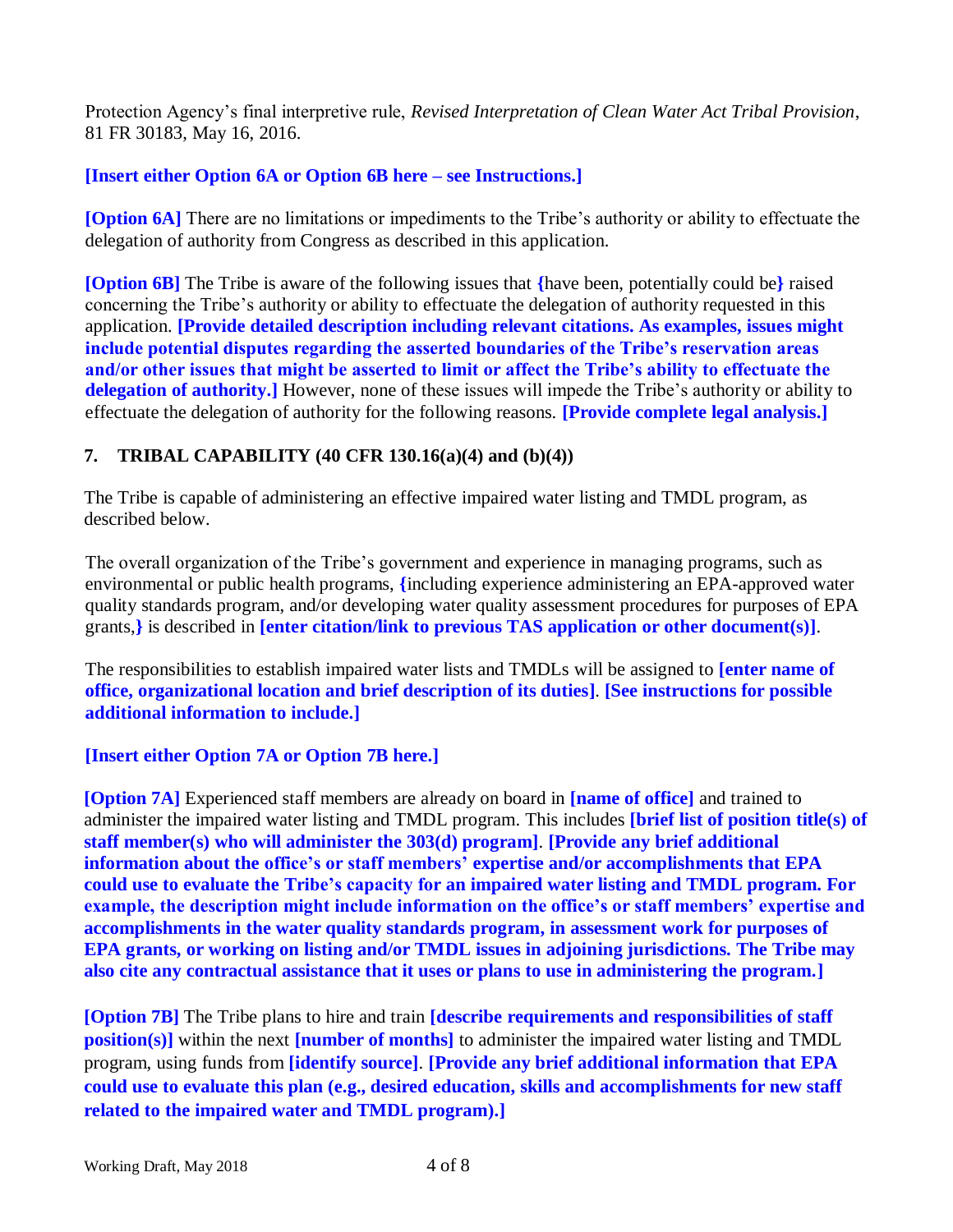#### **COORDINATION WITH EPA**

**EPA recommends that the applicant tribe coordinate with the appropriate EPA Regional Office in using this template.**

EPA's regulation at 40 CFR 130.16(b) provides that requests by Indian tribes for TAS for the 303(d) program should be submitted to the appropriate EPA Regional Administrator. Depending on circumstances, more information may be needed than is shown explicitly in this template. EPA's regulation at 40 CFR 130.16(b)(5) provides that the Regional Administrator may require additional documentation to support the tribal application. EPA intends to be judicious in requesting additional information to avoid unnecessarily delaying the tribal application process.

The Regional Office can assist by verifying in its files any previous application information to which the tribe refers.

#### **HOW TRIBES CAN USE THIS TEMPLATE**

Any tribe can use this template to develop a TAS application to administer a CWA section 303(d) program. $^{\rm 1}$ 

The template will be of most use to tribes that have previously qualified for one or more other EPA programs and that wish to refer to information contained in those previous TAS applications in this new application.<sup>2</sup> The template generally assumes

that such prior TAS applications and approvals exist and that certain information from the prior application(s) will be relevant and transferable to the current TAS application for CWA section 303(d) program. If there have been no such prior TAS applications or approvals, the tribe will need to provide the full information specified in CWA section 130.16(b).

#### **HOW EPA WILL REVIEW THE TRIBE'S TAS APPLICATION**

EPA will review and process a tribe's TAS application in accordance with the regulation at 40 CFR 130.16(c). EPA will consider the information that the tribe provides in its application, which may be based on the structure and information described in the template, and any information in previous TAS applications to which the application refers, in determining whether the tribe qualifies for TAS.

Before making its decision, EPA's regulations generally require the Regional Office to provide notice of a tribe's assertion of authority over waters included in its TAS application to appropriate governmental entities (states, tribes, and other federal entities located contiguous to the reservation of the tribe applying for TAS) for comment. Consistent with established Agency practice, EPA Regions also provide sufficiently wide notice of an applicant tribe's assertion of authority so as to notify local governments and the local public. See 56 FR 64876, 64884 (December 12, 1991).

Through the above notices, EPA makes available the tribe's complete application and any supporting information previously provided to EPA.

 $\overline{a}$ 

 $\overline{a}$ 

 $<sup>1</sup>$  This template is designed for tribes that apply for TAS</sup> for the 303(d) program. As noted in the preamble to the 303(d) TAS rule, tribes may apply concurrently for TAS for both the WQS and 303(d) programs. Tribes considering applying for both programs should consult with the Regional Office, which can assist in adapting use of the template in conjunction with a 303(c) TAS application.

 $2^2$  Section 130.16(b) provides that, in this situation, the tribe that has previously qualified for TAS need only provide the required information that has not been

submitted in a previous application. Examples of information that may be transferable from a prior application include descriptions of the tribe's governmental functions, and information demonstrating the boundaries of a reservation and the relevant waters of the reservation.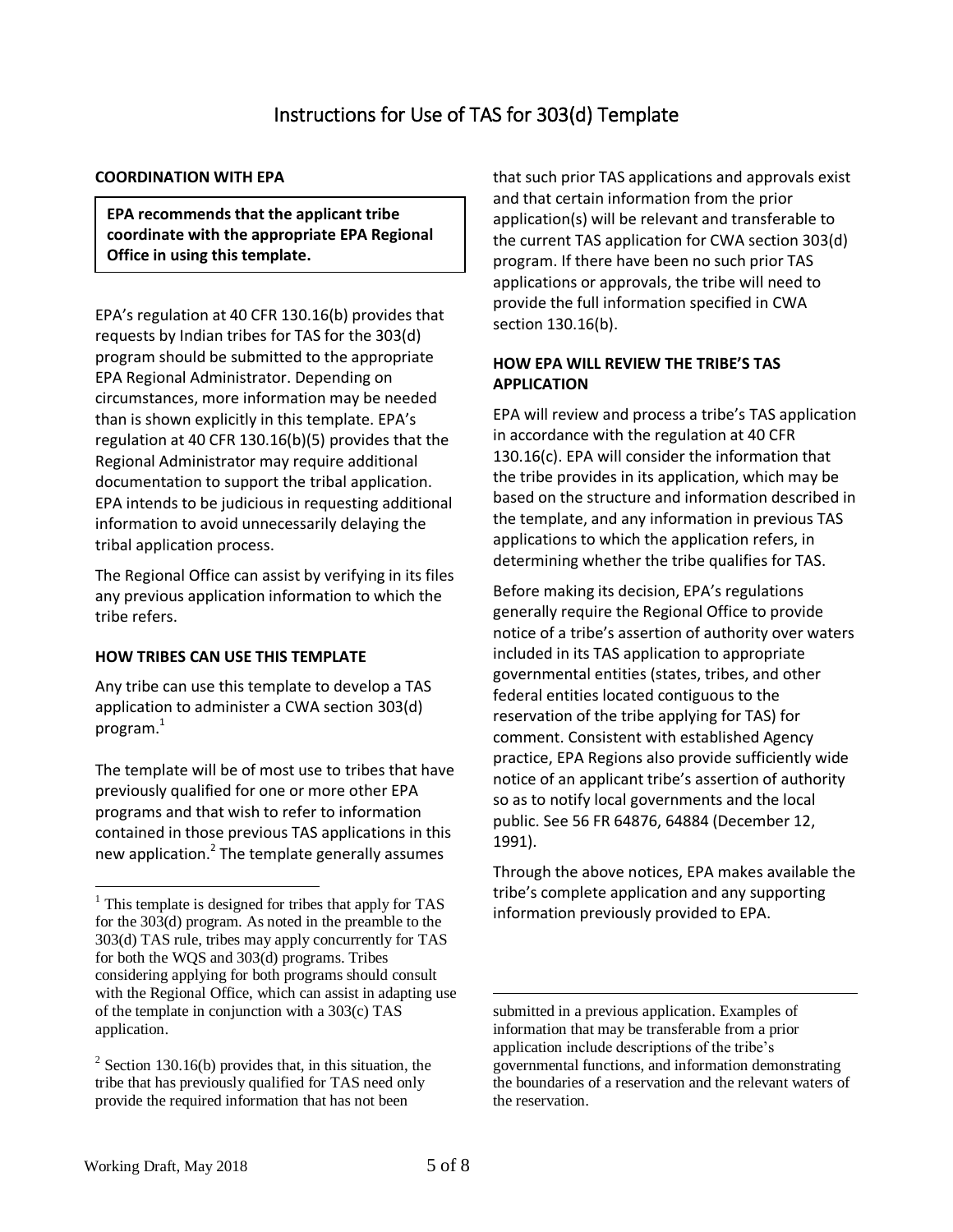#### **SPECIFIC INSTRUCTIONS FOR USING THE TEMPLATE**

The text in the template that appears in Times New Roman font and black ink like this may be edited as appropriate and inserted into the tribal application document. Specific instructions on what to insert appear within the template as **[bolded blue text in in square brackets** lik**e this]**. Black text that appears within blue brackets **{**like this**}** is either optional or provides a choice of text to include.

**Once you insert the appropriate text, please remove the brackets, instructions, and color.**

#### **TRIBAL NAME**

The template throughout uses "Tribe" to refer to the tribal applicant. The tribe may substitute its full name or descriptor (*e.g.*, "Nation," "Band," "Community") in place of "Tribe."

#### **1. BACKGROUND**

This section may be included at the tribe's discretion and can be limited to a few paragraphs. The tribe may decide that a longer description is appropriate.

This section is not necessary to the application, since all of the information EPA needs to act on the application is contained in sections 2-7. However, the tribe may see value in providing this background information to non-EPA readers who will see the application – for example, states, other tribes, and the local public who will be given an opportunity to comment upon the applicant tribe's assertion of authority.

#### **2. FEDERAL RECOGNITION**

The tribe need only cite the current BIA list of federally recognized tribes (or a prior TAS application and EPA decision finding that the tribe is federally recognized). The tribe need not submit a copy of the BIA list, nor any other documents supporting the listing.

The current BIA list, 83 FR 4235, January 30, 2018, is available at [https://www.gpo.gov/fdsys/granule/FR-](https://www.gpo.gov/fdsys/granule/FR-2018-01-30/2018-01907)[2018-01-30/2018-01907.](https://www.gpo.gov/fdsys/granule/FR-2018-01-30/2018-01907)

In the unusual event that the applicant tribe is not identical to the federally recognized tribal entity included on the BIA list (*e.g.*, the applicant is only one band of several bands comprising the tribe included in the list), the application should describe and explain the distinction and how the applicant meets the TAS eligibility criterion that it be a federally recognized tribe.

#### **3. AUTHORITY OVER A FEDERAL INDIAN RESERVATION**

(No additional instructions).

#### **4. TRIBAL GOVERNANCE**

While not required, tribes applying for TAS for 303(d) may have obtained TAS already for another CWA program, such as WQS or 401 certification, or may have TAS for a CWA grant program such as section 106 or section 319. Tribes may cite such prior applications and EPA TAS approvals, or any other prior TAS application and EPA approval under another EPA-administered program, to establish that they are carrying out substantial governmental duties and powers.

Where a tribe cites a prior TAS application and EPA decision, the tribe should also describe any significant changes in tribal governance that have occurred. When considering "significant changes," the application should focus on changes that could potentially affect whether the tribe meets this statutory and regulatory eligibility criterion. Descriptions of minor changes are not needed.

#### **5. MANAGEMENT AND PROTECTION OF WATER RESOURCES**

EPA's regulations require a descriptive statement of the applicant tribe's authority to regulate water quality, which should include a map or legal description of the reservation area covered by the application. 40 CFR 130.16(b)(3)(i). The map of the reservation area should be sufficiently detailed and annotated to identify the geographic area of the reservation area(s) over which the tribe asserts authority in the application. Some tribes provide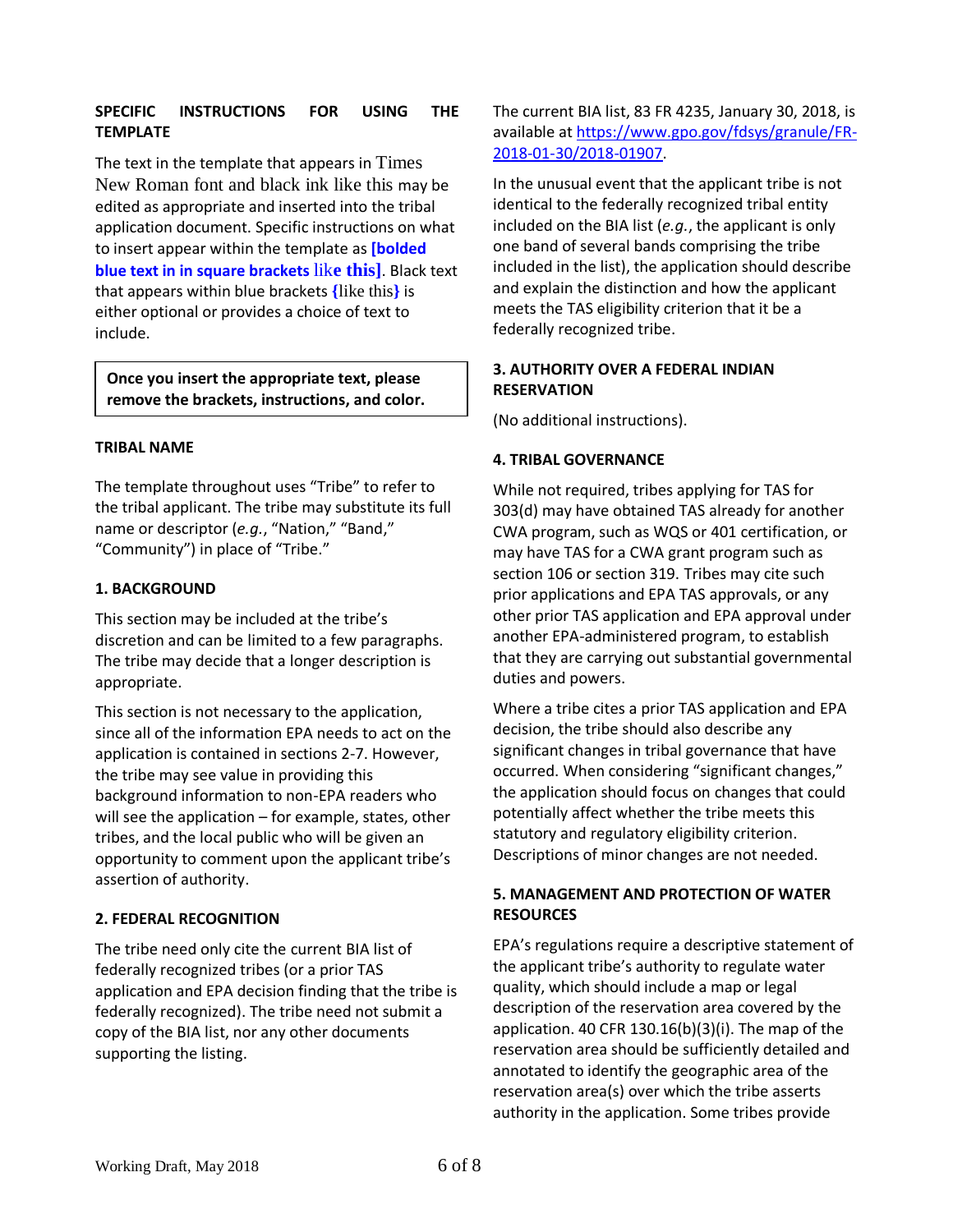maps based on an official survey by the U.S. Department of the Interior or an official reservation map prepared by the Bureau of Indian Affairs.

Where a written legal description is available, it can be very useful in confirming the legal boundaries of the reservation area(s) covered by the application. If included, the legal description should specify the locations of the boundaries of the reservation area(s) over which the tribe asserts authority in its application. Where a waterbody is located at or forms a reservation boundary, the map and/or legal description should clearly express the extent of the waterbody that is included in the reservation area(s) covered by the application (*e.g.*, the entire waterbody, the waterbody to its mid-channel, etc.).

The map and legal description should also identify which lands are formal reservation areas, and which lands located outside formal reservation boundaries are held in trust by the United States for the tribal government (informal reservation areas). Many named Indian reservations were established through federal treaties with tribes, federal statutes, or Executive Orders of the President. Such reservations are often referred to as formal Indian reservations. Many tribes also have lands that the United States holds in trust for the tribes that are located outside of any formal reservation and that have not been formally designated as a reservation. Such tribal trust lands are informal reservations and may properly be included in a TAS application for the CWA section 303(d) program.

TAS applications for the 303(d) program can only cover reservation lands. Tribes can seek TAS with respect to water resources pertaining to any type of on-reservation land, including, for example, reservation land held in trust by the United States for a tribe, reservation land owned by or held in trust for a member of the tribe, and reservation land owned by a non-tribal member. Because CWA section 518 delegates civil regulatory authority to eligible tribes over their entire reservations, the map and/or legal description need not distinguish between reservation lands based on land ownership status unless such information would assist in locating referenced landmarks or otherwise might be relevant to a potential issue regarding the tribe's

effectuation of the congressional delegation of authority.

Tribes cannot obtain TAS under the CWA for water resources pertaining to any non-reservation land. In some cases, non-reservation land may be entirely surrounded by reservation land. Any such lands that may be physically surrounded by reservation lands, but which themselves are not reservation lands, should be clearly identified and expressly excluded from the application. In addition, lands within reservation areas that are subject to existing jurisdictional disputes should be identified in the map and/or legal description if the tribe is including such lands in its application. To the extent a tribe includes such disputed lands in a TAS application, the application (*e.g.*, the legal counsel statement) should address the dispute and explain why the area is part of the reservation and properly included in the application. EPA recommends discussing such areas with the appropriate EPA Regional office.

EPA's regulations also state that the tribe's descriptive statement of authority should include an identification of the surface waters for which the tribe proposes to administer the 303(d) program. 40 CFR 130.16(b)(3)(iii). If the tribe has or is developing water quality standards, the application may use information from that effort to list the waters.

Please consult with the EPA Regional Office about the appropriate level of detail to provide in maps, legal descriptions, and other relevant information identifying the boundaries of the geographic reservation area(s) and/or waters covered by a TAS application. Because EPA interprets section 518 of the CWA as including a congressional delegation of civil regulatory authority to eligible tribes to regulate water quality on their reservations, the boundaries of the reservation area(s) covered by a TAS application will be a principal jurisdictional issue associated with the tribe's assertion of authority. Providing a sufficiently detailed map and legal description can greatly assist in streamlining the processing of a TAS application and limiting or eliminating potential confusion or requests for additional information by appropriate governmental entities or other commenters. In some situations, the level of detail provided may be